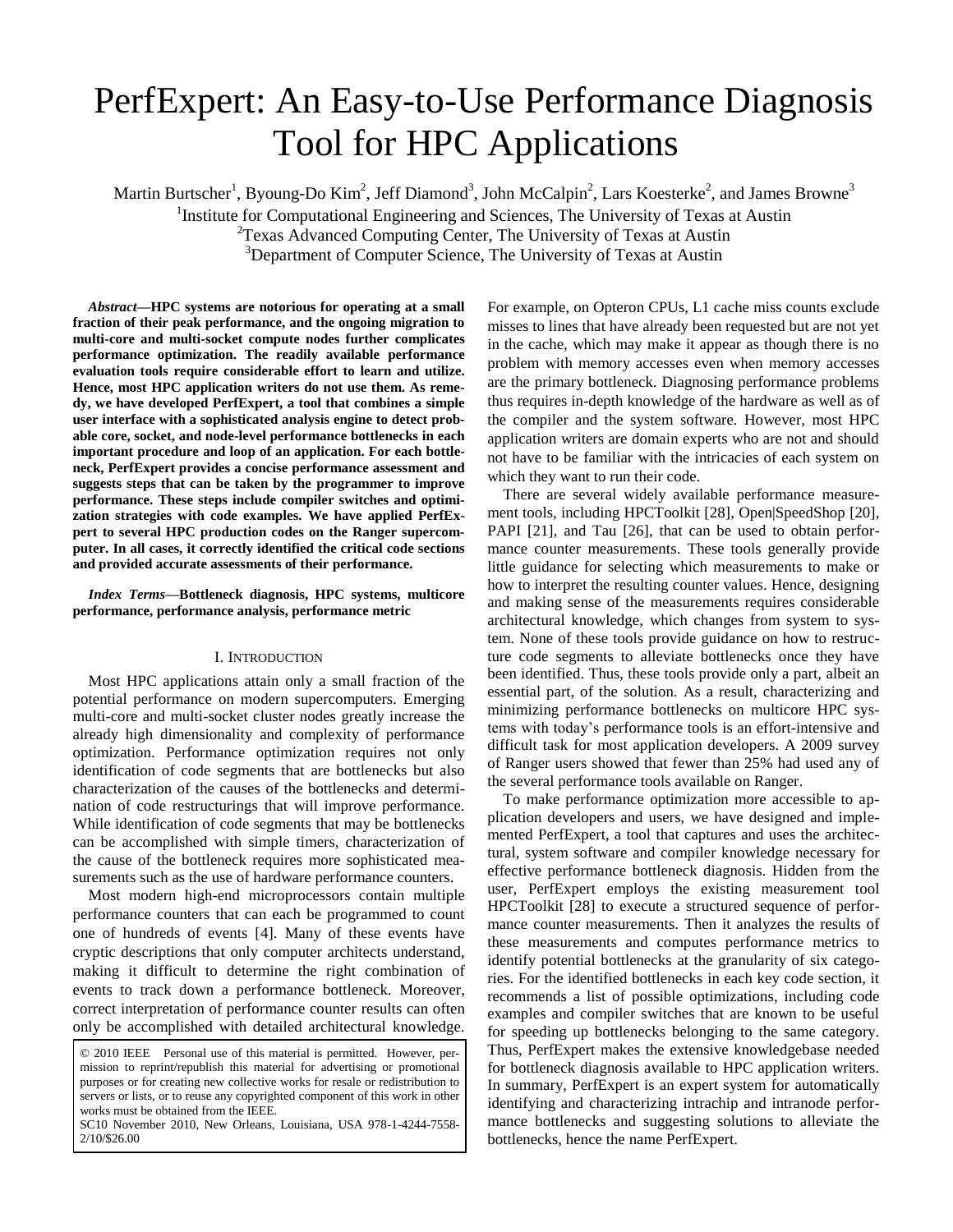[Fig.](#page-1-0) 1 compares the workflow of a typical code optimization process using performance evaluation tools that only automate the measurement stage with the corresponding workflow using PerfExpert. When optimizing an application with generic profiling tools, users normally follow an iterative process involving multiple stages, and each stage has to be conducted manually. Moreover, the decision making is left to the user and is thus based on his or her (possibly limited) performance evaluation and system knowledge. In contrast, most of this process is automated with PerfExpert. In particular, the measurement and bottleneck determination processes (dotted box) are automatically executed by PerfExpert. Even for the optimization implementation, PerfExpert guides the user by suggesting optimizations from its database. This degree of automation was made possible by confining the domain of analyses to the core, chip and node level.



<span id="page-1-0"></span>Fig. 1. Profiling and optimization workflow with generic measurement tools (left) and with PerfExpert (right)

The guiding principle behind the design of PerfExpert is to obtain simplicity of use by automating the complex measurement and analysis tasks and embedding expert knowledge about the underlying architecture into the diagnosis of the bottlenecks. PerfExpert is launched through a simple command line (if the job submission system is not used) that only takes two parameters: one parameter controls the amount of output to be generated and the other parameter is the command needed to start the application to be measured. PerfExpert automatically determines which performance experiments to run, and its output is simple and graphical. It is intended to make performance assessment easy, fast, and available to users with little or no performance optimization expertise. Performance experts may also find PerfExpert useful because it automates many otherwise manual steps. However, expert users will probably also want to see the raw performance data.

To successfully accomplish analysis and characterization of performance bottlenecks, we found it necessary to develop a new performance metric. This metric combines performance

counter measurements with architectural parameters to compute upper bounds on local cycle-per-instruction (LCPI) contributions of various instruction categories at the granularity of loops and procedures. LCPI is designed to naturally lead to specific bottlenecks, to highlight key performance aspects, and to hide misleading and unimportant details (Sections [II](#page-1-1) & [IV\)](#page-6-0).

PerfExpert has been developed for and implemented on the Ranger supercomputer at the Texas Advanced Computing Center. In the current version, the analysis and characterization of the performance of each loop and procedure is based on 15 performance counter measurements and 11 chip- and architecture-specific resource characteristics. These parameters and counter values, which are defined and discussed in Section [III,](#page-5-0) are available or derivable for the standard Intel, AMD, and IBM chips as well as the node structures typical of current supercomputers, allowing PerfExpert to be ported to systems that are based on other chips and architectures.

We have analyzed several HPC production codes on Ranger using PerfExpert. In all instances, PerfExpert correctly determined the important code sections along with their performance bottlenecks. With help from the original application writers, we studied and optimized these code sections to verify that the optimizations suggested by PerfExpert are useful. In this way, PerfExpert has, for example, been helpful in speeding up a global Earth mantle convection simulation running on 32,768 cores by 40%, even though we "only" performed nodelevel optimizations.

This paper makes the following contributions:

- It introduces a new performance bottleneck diagnosis tool for HPC application writers, called PerfExpert, that is easy to use because it only requires the command line of the application to be measured. It automatically evaluates the core, chip, and node-level performance, including determining which performance counters to use, analyzing the results, determining potential bottlenecks, and outputting only essential information.
- It presents the novel LCPI metric that combines performance counter measurements with architectural parameters to make the measurements comparable, which is crucial for determining the relative severity of potential bottlenecks. LCPI makes it easy to see what aspect of a code section accounts for most of the runtime and therefore represents a key optimization candidate.
- It evaluates PerfExpert and the LCPI metric on actual HPC production codes running on Ranger and reports our experiences and findings with these applications.

The rest of this paper is organized as follows. Section [II](#page-1-1) describes PerfExpert in detail. Section [III](#page-5-0) presents the evaluation methodology. Section [IV](#page-6-0) discusses the results. Section [V](#page-8-0) summarizes related work. Section [VI](#page-9-0) concludes with a summary and future work.

#### II. DESIGN

<span id="page-1-1"></span>This section describes PerfExpert's operation and use, its LCPI performance metric, as well as the user interface.

#### *A. Performance Metric*

The primary performance metric used in PerfExpert is *local*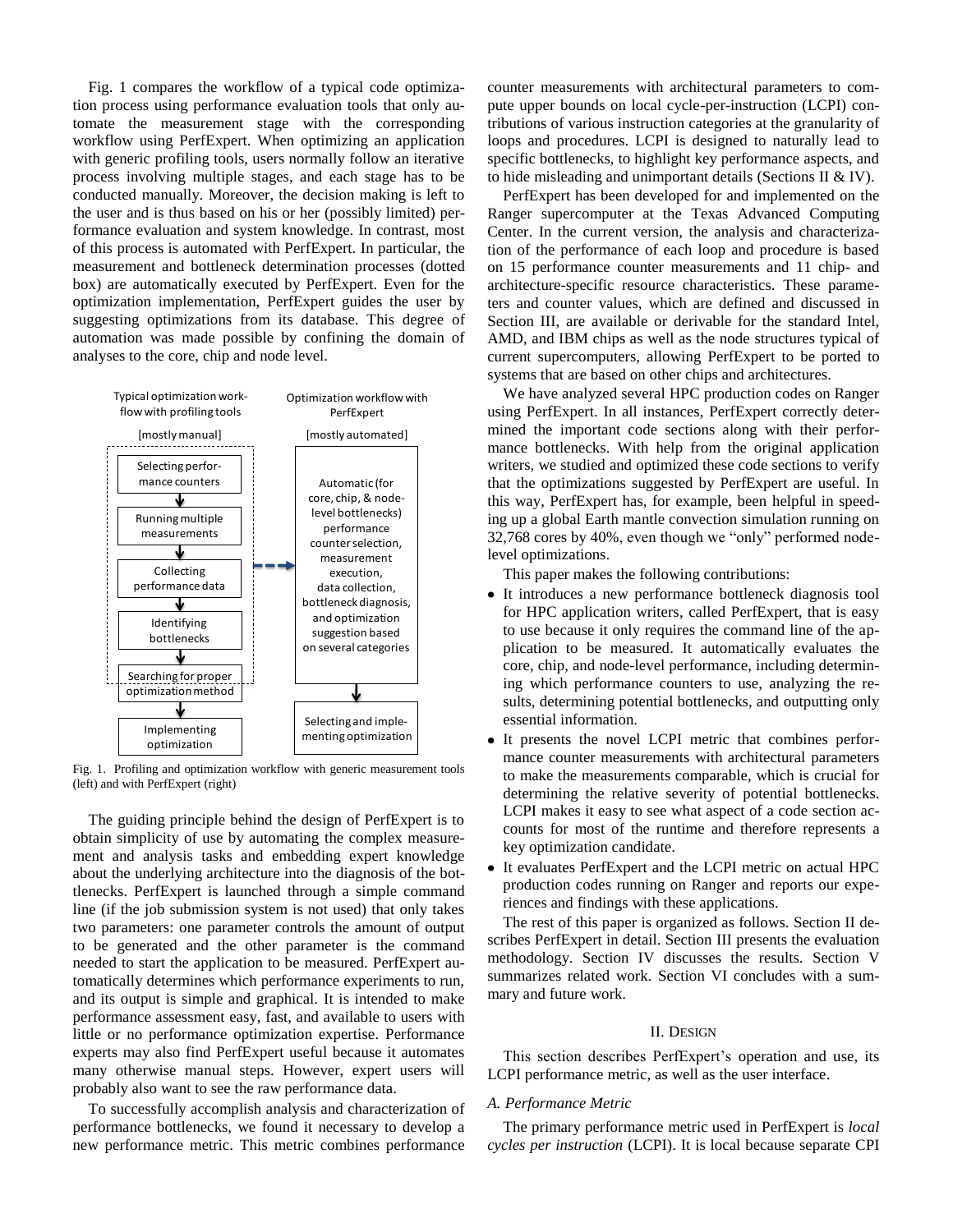values are computed for each procedure and loop. PerfExpert computes and reports the total LCPI for each procedure and loop as well as upper bounds for separate contributions to the total LCPI from six operation classes or *categories*: data memory accesses, instruction memory accesses, floating-point operations, branches, data Translation Lookaside Buffer (TLB) accesses, and instruction TLB accesses.

The LCPI is essentially the procedure or loop runtime normalized by the amount of work performed. We found this normalization to be important when combining measurements from multiple runs because some timing dependent nondeterminism is common in parallel programs. For example, it is unlikely that multiple balanced threads will reach a synchronization primitive in the same order every time the program executes. Hence, an application may spend more or fewer cycles in a code section compared to a previous run, but the instruction count is likely to increase or decrease concomitantly. Hence, the (normalized) LCPI metric is more stable between runs than absolute metrics such as cycle or instruction counts.

Currently, PerfExpert measures 15 different event types (Section [II.A.1\)](#page-2-0) to compute the overall LCPI and the LCPI contribution of the six categories. Because CPUs only provide a limited number of performance counters, e.g., an Opteron core can count four event types simultaneously, PerfExpert automatically runs the same application multiple times. To be able to check the variability between runs, one counter is always programmed to count cycles. The remaining counters are configured differently in each run to obtain information about data memory accesses, branch instruction behavior, etc. To limit the variability and possible resulting inconsistencies, events whose counts are used together are measured together if possible. For example, PerfExpert performs all floatingpoint related measurements in the same experiment.

Based on the performance counter measurements, PerfExpert computes an (approximate) *upper bound* of the latency caused by the measured LCPI contribution for the six categories to narrow down the possible causes of bottlenecks for the code sections with a high LCPI. We are interested in computing upper bounds for the latency, i.e., worst case scenarios, because if the estimated maximum latency of a category is sufficiently low, the corresponding category cannot be a significant performance bottleneck. For instance, the branch category's LCPI contribution for a given code section is:

# (**BR** INS<sup>\*</sup> *BR\_lat* + **BR** MSP<sup>\*</sup> *BR\_miss\_lat*) / **TOT\_INS**

Here, bold print denotes performance counter measurements for the code section and italicized print indicates system constants. **BR\_INS**, **BR\_MSP**, and **TOT\_INS** are the measured number of branch instructions, branch mispredictions, and total instructions executed, respectively. *BR\_miss\_lat* and *BR\_lat* are the CPU's branch mispredictions latency and branch latency in cycles. Thus, the above expression in parentheses represents an upper bound of cycles due to branching related activity. It is an upper bound because the latency is typically not fully exposed in a superscalar CPU like the current CPUs from AMD, Intel, IBM, etc., which can execute multiple instructions in parallel and out-of-order, thereby hiding some of this latency. Dividing the computed number of cycles by the measured number of executed instructions yields the LCPI contribution due to branch activity for a given code section. Upper bounds on the LCPI contribution of the other

categories are computed similarly. For data memory accesses, PerfExpert uses the following expression:

(**L1\_DCA**\**L1\_lat*+**L2\_DCA**\**L2\_lat*+**L2\_DCM**\**Mem\_lat*)/**TOT\_INS**

This is the number of L1 data cache accesses times the L1 data cache hit latency plus the number of data accesses to the L2 cache times the L2 cache hit latency plus the number of data accesses that missed in the L2 cache times the memory access latency divided by the total number of executed instructions. L3 accesses will be discussed shortly. Again, this LCPI contribution represents an upper bound because of CPU and memory parallelism. Note that *Mem\_lat* is not a constant because the latency of an individual load can vary greatly depending on the DRAM bank and page rank it accesses and memory traffic generated by other cores on the same chip, to name just a few factors. Fortunately, PerfExpert is dealing, at the very least, with millions of memory accesses, which tend to average out so that a reasonable upper bound for *Mem\_lat* can be used. However, this opens up the possibility of underestimating the true memory latency, in which case the LCPI contribution is not an upper bound. Selecting a conservative *Mem\_lat* makes this unlikely in practice because experience with multiple codes on a given architecture enables the *Mem\_lat* value to be chosen judiciously.

Aside from not being overly susceptible to the inherent nondeterminism of parallel programs, PerfExpert's performance metric has the following benefits and abilities.

1) Highlighting key aspects. For example, a program with a small L1 data cache miss ratio can still be impeded by data accesses. If the program executes mostly dependent load instructions, the Opteron's L1 data cache hit latency of three cycles will limit execution to one instruction per three cycles, which is an order of magnitude below peak performance. The LCPI metric correctly accounts for this possibility.

2) Hiding misleading details. For instance, if a program executes thousands of instructions, two of which are branches and one of them is mispredicted, the branch mispredictions ratio is 50%, which is very bad. However, it does not matter because so few branches are executed. The LCPI contribution metric will not report a branch problem in this case because the total number of cycles due to branching is miniscule.

3) Summarization ability. For example, instead of listing a hit or miss ratio for every cache level, PerfExpert's performance metric can combine this information into a single meaningful metric, i.e., the data access LCPI, to reduce the amount of output without losing important information.

4) Extensibility. If a future or different CPU generation supports a new instruction category (as well as countable events for it), it should be straightforward to define an LCPI computation for the new category and include it in the output.

5) Refinability. If more diagnostically effective performance counter events become available, the existing LCPI calculations can be improved to make the upper bounds more accurate. For example, with hit and miss counts for the shared L3 cache due to individual cores, the above LCPI computation for data accesses can be refined by replacing the term **L2\_DCM**\**Mem\_lat* with **L3\_DCA**\**L3\_lat***+L3\_DCM**\**Mem\_lat*.

# <span id="page-2-0"></span>*1. Performance counters and system parameters*

PerfExpert currently measures the following 15 performance counter events on each core for the executed proce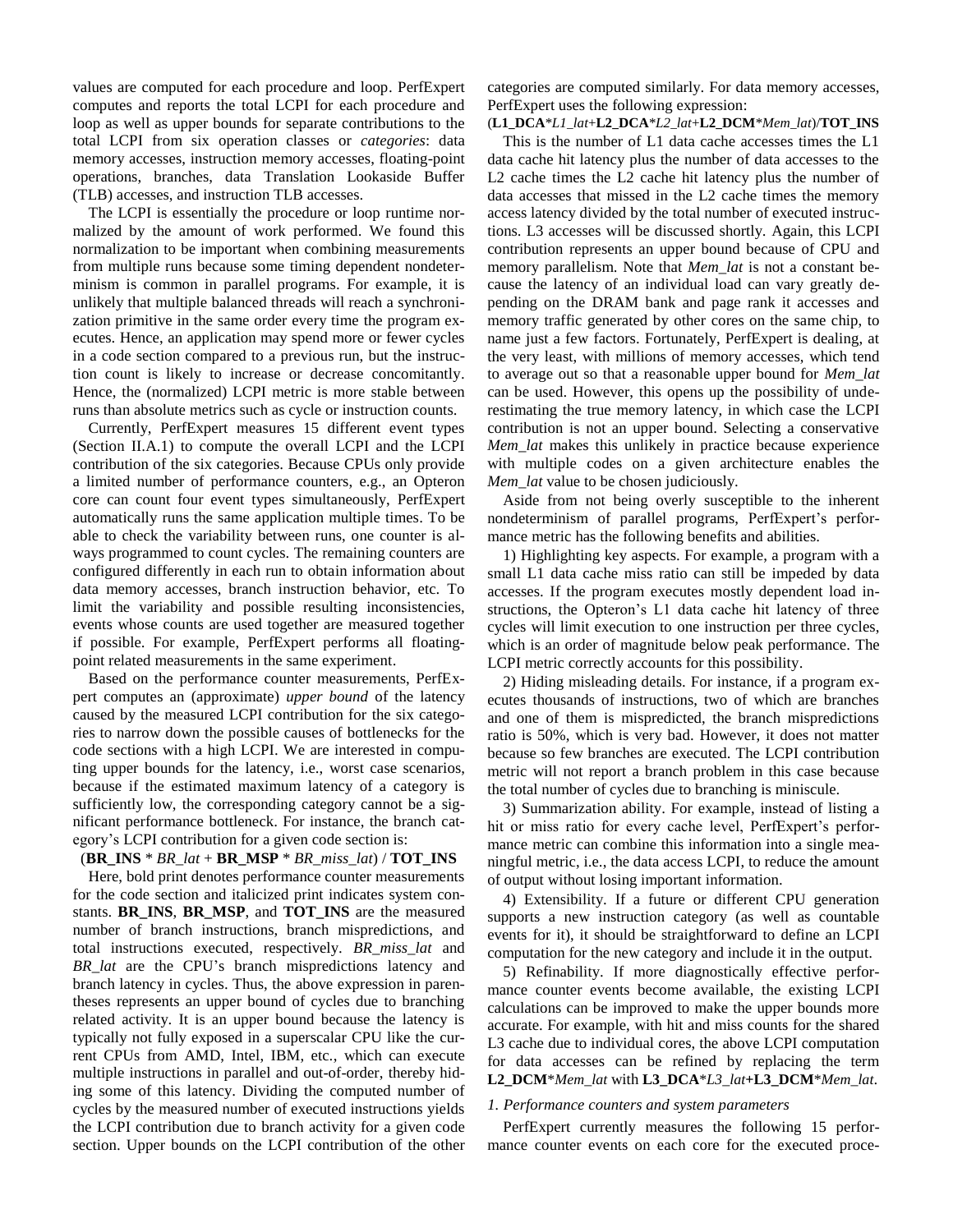dures and loops: total cycles, total instructions, L1 data cache accesses, L1 instruction cache accesses, L2 cache data accesses, L2 cache instruction accesses, L2 cache data misses, L2 cache instruction misses, data TLB misses, instruction TLB misses, branch instructions, branch mispredictions, floating-point instructions, floating-point additions and subtractions, and floating-point multiplications.

The LCPI metric combines these measurements with 11 system parameters to make them comparable, which is crucial for determining the relative severity of potential bottlenecks. CPU cycles have successfully been used in other analyzes as unifying metric to compare results [\[11\].](#page-10-5) The eleven system parameters and their values for Ranger are: L1 data cache hit latency (3), L1 instruction cache hit latency (2), L2 cache hit latency (9), floating-point add/sub/mul latency (4), maximum floating-point div/sqrt latency (31), branch latency (2), maximum branch misprediction penalty (10), CPU clock frequency (2,300,000,000), TLB miss latency (50), memory access latency (310). It further uses a "good CPI threshold" (0.5), which is used for scaling the performance bars in the output. The first eight parameters are constant or vary little, so the maximum values are chosen. The TLB miss latency and the memory access latency are highly variable and system dependent. PerfExpert uses conservative values that are not guaranteed but likely to result in an upper bound for most applications. The values are based on the expert opinions of the authors and may well be adjusted as we gain more experience. More information about Ranger is provided in Section [III.A.](#page-5-1)

## *B. Operation*

In part because of the job submission systems common to most supercomputers and in part to make it possible to repeat the analysis with different thresholds (see below), PerfExpert comprises two stages: a measurement stage and a diagnosis stage. The measurements are passed through a single file from the first to the second stage, making it easy to preserve the results. The diagnosis stage supports correlating multiple measurements from the same application. This is useful for detecting bottlenecks in on-chip resources that are shared by multiple cores (Section [II.C.2\)](#page-4-0) and for tracking the optimization progress as application code is being improved (Section [IV.C\)](#page-7-0).

#### *1. Measurement stage*

On Ranger, PerfExpert's measurement stage consists of slightly modifying a provided job submission script, where the user has to specify the project name, the path to the executable, the command line, the number of threads and tasks, and an estimate of the runtime. This information is also required in regular submission scripts. Once the submitted job starts, Perf-Expert automatically runs the application several times on top of HPCToolkit to gather the necessary performance counter data. At the end, it stores the measurements in a file.

HPCToolkit [\[13\]](#page-10-6) uses performance counter sampling to measure program performance at the procedure and loop level and correlates these measurements with the program's source code. It works with unmodified, multilingual, and optimized binaries, incurs low overhead, and scales to large systems.

# *2. Diagnosis stage*

PerfExpert's diagnosis stage requires two or three inputs from the user: 1) a threshold, 2) the path to a measurement file

produced by the first stage, and, optionally, 3) the path to a second measurement file for comparison. The diagnosis stage first checks the variability, runtime, and consistency of the data in the measurement file, which typically contains results from multiple cores and multiple HPCToolkit experiments. PerfExpert emits a warning if the runtime is too short to gather reliable results or if the runtime of important procedures or loops varies too much between experiments. Furthermore, PerfExpert checks the consistency of the data to validate the assumed semantic meaning of the performance counters, e.g., the number of floating-point additions must not exceed the number of floating-point operations.

Once the data are deemed reliable, PerfExpert determines the hottest procedures and loops, computes the LCPI performance metrics for them, and outputs the resulting performance assessment. To help the user focus on important code regions, PerfExpert only generates assessments for the top few longest running code sections. The user can control for how many code sections an assessment should be output by changing the threshold. A lower threshold will result in more code sections being assessed, which is useful when multiple important code sections have similar runtimes or when users cannot or do not want to optimize the top few code sections. For example, the *HOMME* benchmark (Section [III.B.2\)](#page-5-2) has ten procedures that represent between 5% and 13% of the total runtime, and we found the bottom five of them, which account for 28% of the application's runtime, to be easier to optimize.

## *C. Output*

## *1. Analyzing a single input*

[Fig.](#page-3-0) 2 shows the output generated by PerfExpert for a simple 2000 by 2000 element matrix-matrix multiplication (*MMM*) that uses a bad loop order. The output first lists the name of the measurement file (mmm) and the total runtime. The next two lines specify where the suggested code optimizations, compiler flags, and examples for bottleneck remediation for each category can be found. The suggestions are not directly included so as not to clutter the output. The rest of the output is the performance assessment.

| total runtime in mmm is 166.00 seconds     |                                                                           |  |
|--------------------------------------------|---------------------------------------------------------------------------|--|
|                                            | Suggestions on how to alleviate performance bottlenecks are available at: |  |
| http://www.tacc.utexas.edu/perfexpert/     |                                                                           |  |
|                                            |                                                                           |  |
|                                            |                                                                           |  |
| matrixproduct (99.9% of the total runtime) |                                                                           |  |
|                                            |                                                                           |  |
| performance assessment                     | greatgoodokaybadproblematic                                               |  |
| $ overall$                                 |                                                                           |  |
| upper bound by category                    |                                                                           |  |
| $-$ data accesses                          |                                                                           |  |
| - instruction accesses                     | >>>>>>>                                                                   |  |
| - floating-point instr                     |                                                                           |  |
| - branch instructions                      | $\rightarrow$                                                             |  |
| $-$ data TLB                               |                                                                           |  |
| $-$ instruction TLB                        | $\rightarrow$                                                             |  |
|                                            |                                                                           |  |

<span id="page-3-0"></span>Fig. 2. Output for *MMM*

For each critical procedure and loop (only the top procedure is shown in this example), PerfExpert lists its name (matrixproduct) and the fraction of the total runtime that it represents, followed by the performance assessment below the dashed line. The length of the bar made of ">" symbols specifies how bad the performance is. The overall assessment for *MMM* is "problematic". The remaining assessments list the upper bounds on the LCPI contribution of six categories: data memory accesses, instruction memory accesses, floating-point in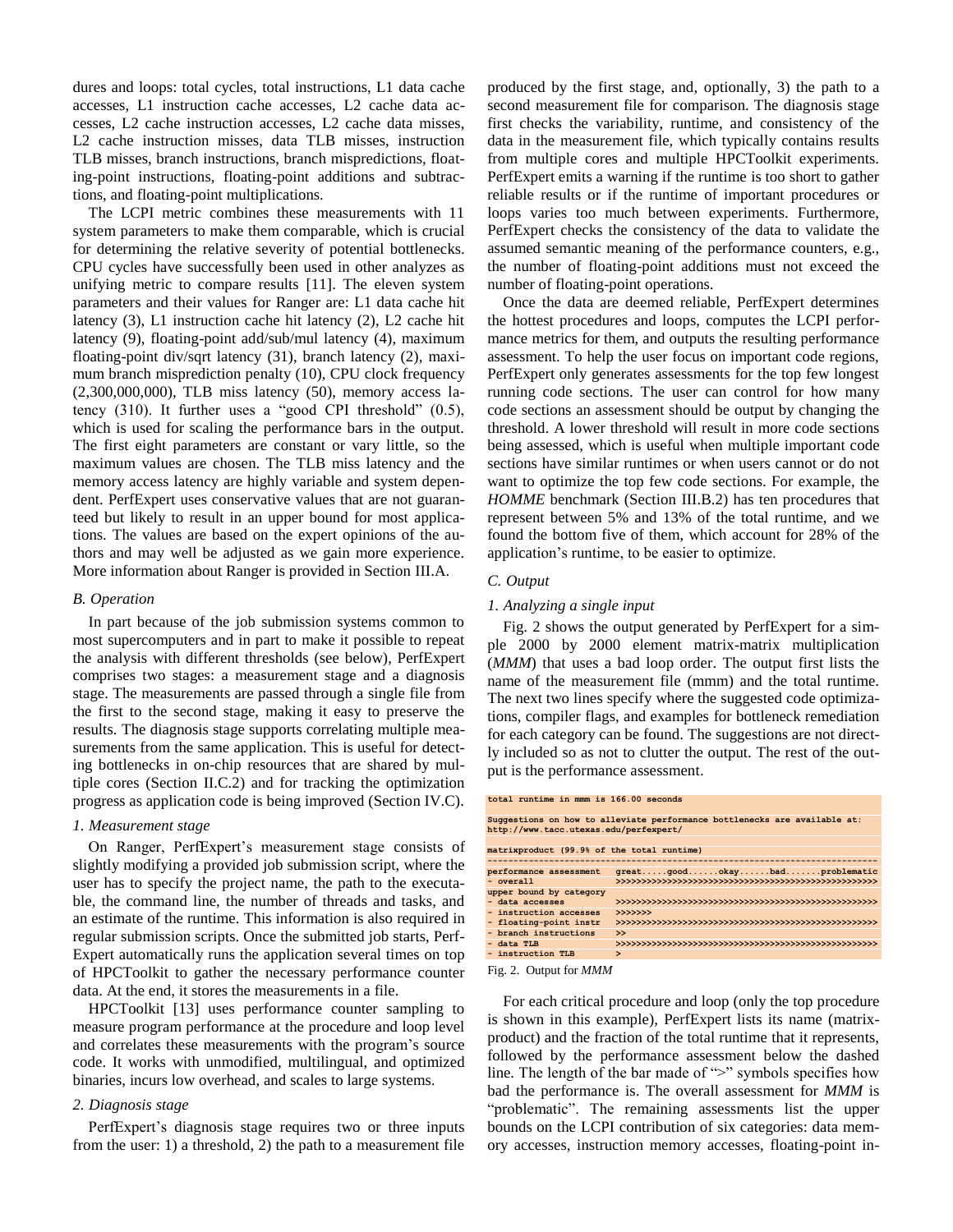structions, branch instructions, data TLB accesses, and instruction TLB accesses. In the example, branch instructions as well as instruction memory and TLB accesses are not a problem, as one might expect from the small *MMM* kernel. The kernel executes mostly memory accesses that miss in the cache and TLB as well as dependent (and therefore slow) multi-cycle floating-point instructions. The corresponding categories and the overall performance are correctly assessed as problematic. Note that PerfExpert users do not have to know, e.g., what a TLB is. The category names can simply be used as labels for identifying which suggested optimizations the user may want to consider applying.

# <span id="page-4-0"></span>*2. Correlating two inputs*

[Fig.](#page-4-1) 3 shows the output for *DGELASTIC*, a global earthquake simulation code based on the *MANGLL* library (Section [III.B.1\)](#page-5-3), with two inputs, one with one thread per chip and one with four threads per chip, to illustrate PerfExpert's correlation ability to detect bottlenecks in shared resources. Comparison between executions has been pioneered by eGpro[f \[25\].](#page-10-7)

| total runtime in dgelastic 4 is 196.22 seconds                            |                                 |  |
|---------------------------------------------------------------------------|---------------------------------|--|
| total runtime in dgelastic 16 is 75.70 seconds                            |                                 |  |
|                                                                           |                                 |  |
| Suggestions on how to alleviate performance bottlenecks are available at: |                                 |  |
| http://www.tacc.utexas.edu/perfexpert/                                    |                                 |  |
|                                                                           |                                 |  |
| dgae RHS (runtimes are 136.93s and 45.27s)                                |                                 |  |
|                                                                           |                                 |  |
| performance assessment                                                    | greatgoodokaybadproblematic     |  |
| $-$ overall                                                               | >>>>>>>>>>>>>>>>>>>>>>>>2222222 |  |
| upper bound by category                                                   |                                 |  |
| $-$ data accesses                                                         |                                 |  |
| - instruction accesses                                                    | >>>>>>>>>>                      |  |
| - floating-point instr                                                    |                                 |  |
| - branch instructions                                                     | $\rightarrow$                   |  |
| - data TLB                                                                | $\rightarrow$                   |  |
| $-$ instruction TLB                                                       | $\rightarrow$                   |  |
|                                                                           |                                 |  |

<span id="page-4-1"></span>Fig. 3. Output for *DGELASTIC* correlating two runs

The format of the correlated output is almost identical to the format with one input except that both database paths and their total runtimes are listed and that absolute runtimes are given for each critical code section. The difference in the metrics between the two inputs is expressed with 1's and 2's at the end of the performance bars. The number of 1's indicates how much worse the first input is than the second input. Similarly, 2's indicate that the second input is worse than the first. In [Fig.](#page-4-1) 3, the upper LCPI bound for floating-point instructions in the dgae\_RHS procedure is slightly worse with four threads per node than with 16 threads per node. More importantly, the overall performance is substantially worse with 16 threads per node, which highlights a known problem with many multicore processors, including the quad-core Opteron: they do not provide enough memory bandwidth for all cores when running memory intensive codes. This performance problem is borne out by the row of 2's. The upper bound estimates are basically the same between the two runs, which they should be because upper bounds are independent of processor load.

Given PerfExpert's assessment of *DGELASTIC*, it is easy to see that shared resources (i.e., scaling), data accesses, and floating-point instructions are potential performance bottlenecks in the critical dgae\_RHS procedure. Note that this information alone is already valuable. For example, the authors of *DGELASTIC* assumed their code to be compute bound until we performed our analysis. Based on our assessment, they refocused their optimization efforts to target memory accesses, which yielded substantial speedups.

#### <span id="page-4-4"></span>*3. Optimization suggestions*

PerfExpert goes an important step further by providing an extensive list of possible optimizations to help users remedy the detected bottlenecks. These optimizations are accessible through a web page, which catalogs code transformations and compiler switches for each performance assessment category. A much simplified version of the floating-point instruction category is given in [Fig.](#page-4-2) 4. For each category, there are several subcategories that list multiple suggested remedies. The suggestions include code examples (a through d) or Intel compiler switches (e) to assist the user. For example, an application writer may not remember what the distributivity law is (a), but upon seeing the code example, it should be clear what pattern to look for in the code and how to make it faster.

|                    | If floating-point instructions are a problem                                          |  |
|--------------------|---------------------------------------------------------------------------------------|--|
|                    | Reduce the number of floating-point instructions                                      |  |
|                    | a) eliminate floating-point operations through distributivity                         |  |
|                    | $d[i] = a[i] * b[i] + a[i] * c[i]; \rightarrow d[i] = a[i] * (b[i] + c[i]).$          |  |
|                    | Avoid divides                                                                         |  |
|                    | b) compute the reciprocal outside of loop and use multiplication inside the loop      |  |
|                    | loop i {a[i] = b[i] / c;} $\rightarrow$ cinv = 1.0 / c; loop i {a[i] = b[i] * cinv;}  |  |
| Avoid square roots |                                                                                       |  |
|                    | c) compare squared values instead of computing the square root                        |  |
|                    | if $(x < \text{sqrt}(y))$ $\beta \rightarrow$ if $((x < 0.0)$    $(x^*x < y)$ $\beta$ |  |
|                    | Speed up divide and square-root operations                                            |  |
| d)                 | use float instead of double data type if loss of precision is acceptable              |  |
|                    | double alni, $\rightarrow$ float alni,                                                |  |
|                    | e) allow the compiler to trade off precision for speed                                |  |
|                    | use the "-prec-div", "-prec-sart", and "-pc32" compiler flags                         |  |
|                    | Fig. 4. Simplified list of optimizations with examples                                |  |
|                    |                                                                                       |  |

<span id="page-4-2"></span>We envision the following usage of this information. For example, after running PerfExpert on *DGELASTIC*, the programmer would know that data memory accesses are the problem but may not know how to go about fixing this problem. The web page provides many suggestions for optimizing data memory accesses, thus guiding the programmer and helping him or her get started with the performance optimization. A simplified version of this section of the web page (without code examples for brevity) is provided in [Fig.](#page-4-3) 5. Studying the code of the dgae\_RHS procedure will reveal that suggestions (a), (b), and (e) do not apply because the code linearly streams through large amounts of data. Suggestions (g) and (i) also do not apply because the code only uses a few large arrays. We believe eliminating inapplicable suggestions in this way can be done by someone familiar with the code who is not a performance expert.

#### **If data accesses are a problem**

**Reduce the number of memory accesses**

- a) copy data into local scalar variables and operate on the local copies
- b) recompute values rather than loading them if doable with few operations c) vectorize the code

# **Improve the data locality**

- d) componentize important loops by factoring them into their own procedures
- e) employ loop blocking and interchange (change the order of memory accesses)
- f) reduce the number of memory areas (e.g., arrays) accessed simultaneously
- g) split structs into hot and cold parts and add pointer from hot to cold part **Other**
- h) use smaller types (e.g., float instead of double or short instead of int)
- i) for small elements, allocate an array of elements instead of individual elements align data, especially arrays and structs
- k) pad memory areas so that temporal elements do not map to same cache set
- <span id="page-4-3"></span>Fig. 5. Simplified list of optimizations without examples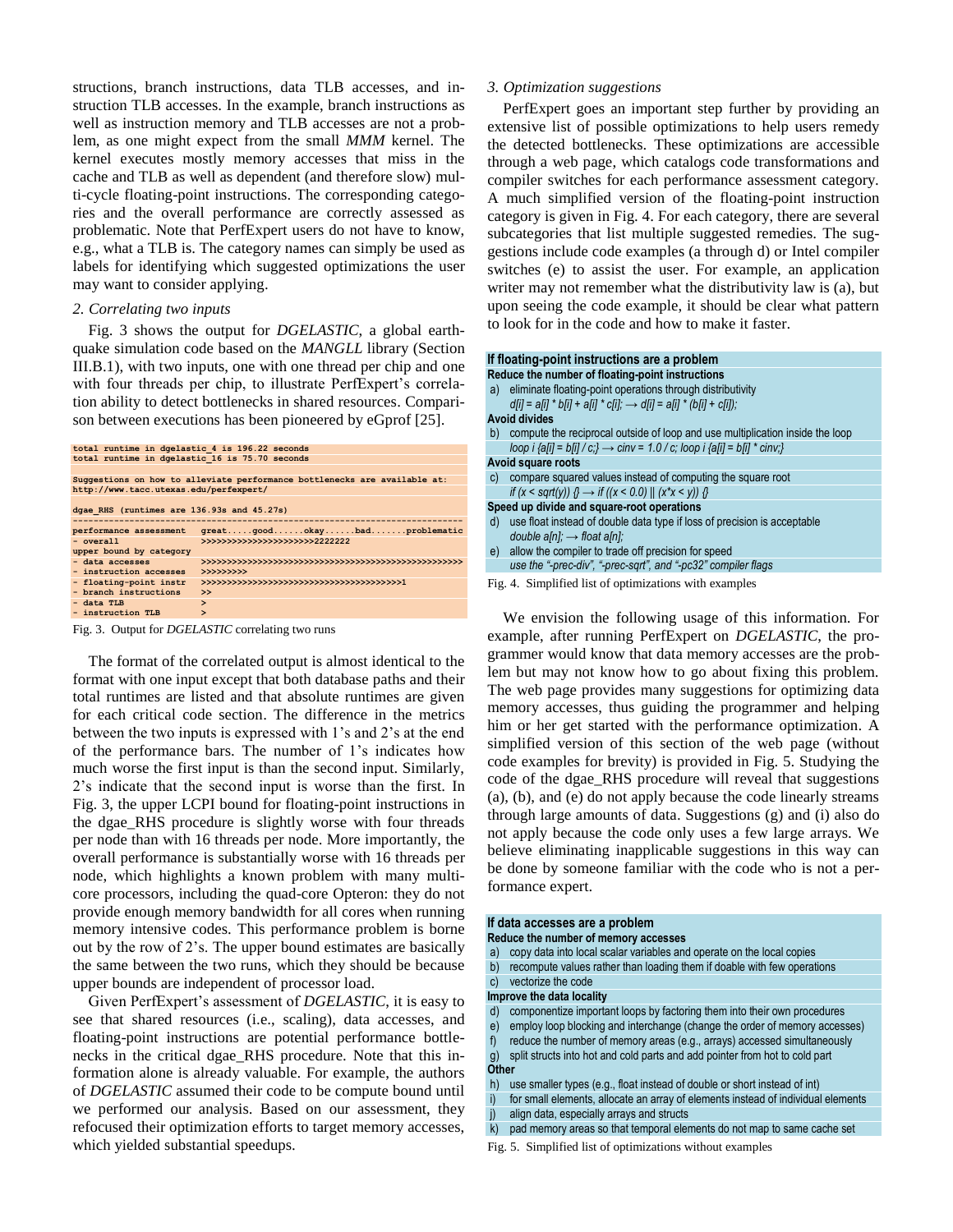The next step is to test the remaining suggestions. We have experimentally verified suggestions (c), (j), and (k) to improve the performance substantially. We were unable to apply suggestion (f) without breaking suggestion (c). However, suggestion (f) aims at reducing cache conflict misses and DRAM bank conflicts, which were already addressed by applying suggestion (k). We have not yet tried suggestions (d) and (h) but believe that they will help speed up the code further. While the user has to try out the suggested optimizations to see which ones apply and work, PerfExpert's suggestions can be invaluable in helping an otherwise lost application developer getting started with the performance tuning.

# *D. Performance Metric Discussion*

PerfExpert explicitly targets intra-node performance to help users with problems related to multi-core and multi-socket issues. Optimizing such problems can have a large performance impact on a parallel application, even when running on many nodes. For example, the intra-node optimizations we applied to *DGADVEC* (Sectio[n III.B.1\)](#page-5-3) resulted in a combined speedup of around 40% on a 32,768-core run, which is akin to having over 13,000 additional cores. Note that PerfExpert also assesses the procedures in the communication library if they represent a sufficient fraction of the total runtime.

Like any performance evaluation tool, PerfExpert may produce incorrect assessments. For example, a false positive can be produced for a code section that misses in the L1 data cache a lot but contains enough independent instructions to fully hide the L2 access latency. In this case, PerfExpert may list the code section as having a data access problem, even though optimizing the data accesses will not improve performance. False negatives, i.e., missing actual or potential bottlenecks, are also possible but unlikely because the upper bounds have a tendency to overestimate the severity. Finally, it is possible that an application has a performance bottleneck that is not captured by PerfExpert's categories. The current measurements and analyses target what our experience has taught us is important and what the performance counters can measure. We expect to improve the effectiveness of the assessment as more experience with PerfExpert accumulates.

PerfExpert indicates whether the performance metrics are in the good, bad, etc. range, but deliberately does not output exact values. Rather, it prints bars that allow the user to quickly see which category is the worst so he or she can focus on that. In this sense, the performance assessment is relative instead of absolute, meaning that the value-to-range assignment does not have to be precise. This way, we avoid having to define exactly what constitutes a "good" CPI, which is application dependent, and can instead use a fixed value per system.

In some cases, it may be of interest to subdivide the data access category to separate out the individual cache levels. For example, the array blocking optimization requires a blocking factor that depends on the cache size and is therefore different depending on which cache level represents the main bottleneck. However, most of our recommended optimizations help no matter which level of the memory hierarchy is the problem. For this reason and to keep PerfExpert simple, we currently provide only one data access category. Of course, resolution of data accesses to multiple levels can be readily added if this addition leads to worthwhile improvement in optimizations.

## III. EVALUATION METHODOLOGY

#### <span id="page-5-1"></span><span id="page-5-0"></span>*A. System*

PerfExpert is installed on the Ranger supercomputer [\[24\],](#page-10-8) a Sun Constellation Linux cluster at the Texas Advanced Computing Center (TACC). Ranger consists of 3,936 quad-socket, quad-core SMP compute nodes built from 15,744 AMD Opteron processors. In total, the system includes 62,976 compute cores and 123 TB of main memory. Ranger has a theoretical peak performance of 579 TFLOPS. All compute nodes are interconnected using InfiniBand in a seven-stage full-CLOS fat-tree topology providing 1 GB/s point-to-point bandwidth.

The quad-core 64-bit AMD Opteron (Barcelona) processors are clocked at 2.3 GHz. Each core has a theoretical peak performance of 4 FLOPS/cycle, two 128-bit loads/cycle from the L1 cache, and one 128-bit load/cycle from the L2 cache. This amounts to 9.2 GFLOPS per core, 73.6 GB/s L1 cache bandwidth, and 36.8 GB/s L2 cache bandwidth. The cores are equipped with four 48-bit performance counters and a hardware prefetcher that prefetches directly into the L1 data cache. Each core has separate 2-way associative 64 kB L1 instruction and data caches, a unified 8-way associative 512 kB L2 cache, and each processor has one 32-way associative 2 MB L3 cache that is shared among the four cores.

#### *B. Applications*

We have tested PerfExpert on the following production codes that represent various application domains and programming languages. They were all compiled with the Intel compiler version 10.1.

# <span id="page-5-3"></span>*1. MANGLL/DGADVEC*

*MANGLL* is a scalable adaptive high-order discretization library. It supports dynamic parallel adaptive mesh refinement and coarsening (AMR), which is essential for the numerical solution of the partial differential equations (PDEs) arising in many multiscale physical problems. *MANGLL* provides nodal finite elements on domains that are covered by a distributed hexahedral adaptive mesh with 2:1 split faces and implements the associated interpolation and parallel communication operations on the discretized fields. The library has been weakly scaled to 32,768 cores on Ranger, delivering a sustained performance of 145 TFLOPS. *DGADVEC* [\[6\]](#page-10-9) is an application built on *MANGLL* for the numerical solution of the energy equation that is part of the coupled system of PDEs arising in convection simulations, describing the viscous flow and temperature distribution in Earth's mantle. *MANGLL* and *DGAD-VEC* are written in C.

#### <span id="page-5-2"></span>*2. HOMME*

*HOMME* (High Order Method Modeling Environment) is an atmospheric general circulation model (AGCM) consisting of a dynamic core based on the hydrostatic equations, coupled to a sub-grid scale model of physical processes [\[31\].](#page-10-10) We use the benchmark version of *HOMME*, which was one of NSF's acceptance benchmark programs for Ranger. It solves a modified form of the hydrostatic primitive equations with analytically specified initial conditions in the form of a baroclinically unstable mid-latitude jet for a period of twelve days, following an initial perturbation [\[23\].](#page-10-11) Whereas the general version is designed for using hybrid parallel runs (both MPI and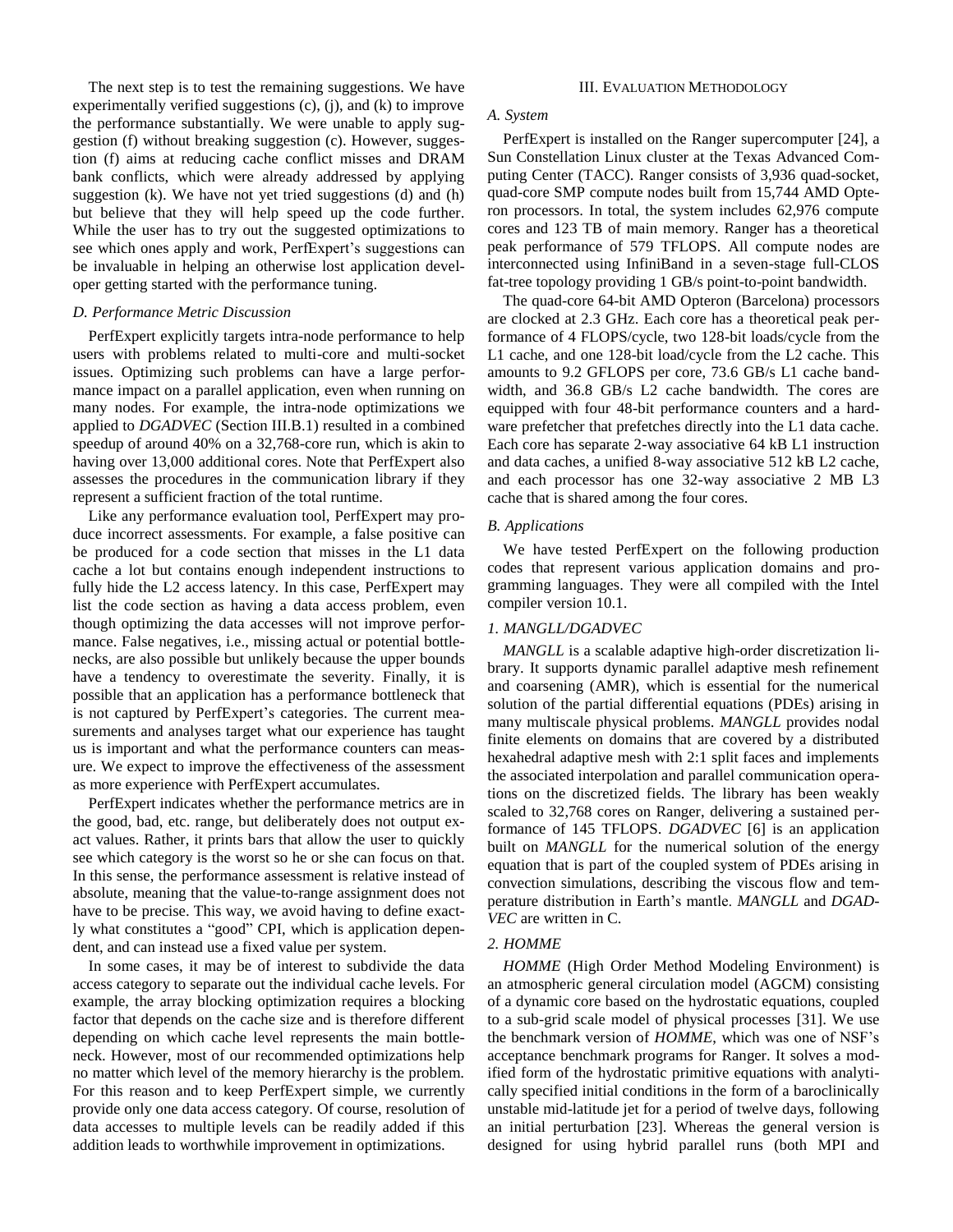OpenMP), the benchmark version uses MPI-only parallelism. Although a semi-implicit scheme is used for time integration, the benchmark version is simplified and spends most of its time in explicit finite difference computation on a static regular grid. It is written in Fortran 95.

# *3. LIBMESH/EX18*

The *LIBMESH* library [\[15\]](#page-10-12) provides a framework for the numerical approximation of partial differential equations using continuous and discontinuous Galerkin methods on unstructured hybrid meshes. It supports parallel adaptive mesh refinement (AMR) computations as well as 1D, 2D, and 3D steady and transient simulations on a variety of popular geometric and finite element types. The library includes interfaces to solvers such as PETSc for the solution of the resulting linear and nonlinear algebraic systems. We use example 18 (*EX18*) of the *LIBMESH* release [\[17\],](#page-10-13) which solves an unsteady nonlinear system of Navier-Stokes equations for low-speed incompressible fluid flow. *EX18* performs a large amount of linear algebra computations and solves the transient nonlinear problem using the heavily object-oriented FEMSystem class framework. *LIBMESH* and *EX18* are written in C++.

#### *4. ASSET*

*ASSET* (Advanced Spectrum Synthesis 3D Tool) is an astrophysical application that allows computing spectra from 3 dimensional input models as they are provided by hydrodynamical (CFD) simulations of the Sun and other stars. *ASSET* is fully parallelized with OpenMP and MPI. On clusters and on multi-socket workstations, a hybrid setup usually results in the best performance. A single MPI task is started on every socket and OpenMP threads are spawned according to the number of cores per socket. Scaling with OpenMP on quadcore CPUs is good. No domain decomposition is applied for the MPI parallelization, and different MPI tasks handle different and independent frequencies. Information is only communicated at the beginning and at the end of a calculation. Consequently, the MPI scaling is very good and only limited by load balancing because the amount of work per frequency varies slightly. *ASSET* is written in Fortran 90.

#### IV. RESULTS

<span id="page-6-0"></span>We determined the most frequently executed procedures (and loops) of the applications described in the previous section using Tau [\[30\],](#page-10-14) PAPI [\[21\],](#page-10-3) HPCToolkit [\[13\],](#page-10-6) and PIN [\[22\]](#page-10-15) and assessed the performance of a selection of them to validate PerfExpert. The tools agreed on the top procedures (and loops) and the relative assessment of the performance bottlenecks but differed in some of the details, such as the absolute number of cache misses.

This section presents the results of applying PerfExpert to the four Ranger production codes, which demonstrate the various features of PerfExpert and highlight some interesting performance aspects of the four HPC production codes. To establish the usefulness of PerfExpert's suggestions, we optimized the key code sections of several of these applications and compared what we had to do to improve performance with PerfExpert's recommendations. To keep the output small, we only show the assessment for procedures (no loops) that account for at least 10% of the runtime.

# *A. DGADVEC*

*DGADVEC* is dominated by two procedures that together account for over half of the total runtime. They contain several important loops that perform a large number of small dense matrix-vector operations. Even though these loops touch hundreds of megabytes of data, they have L1 data-cache miss ratios below 2% in part because of the hardware prefetcher, which is able to prefetch the data directly into the L1 cache. Yet, the loops execute only half an instruction or less per cycle, which is quite low.

Our analysis identified the L1 load-to-use hit latency of three cycles to be the main culprit for this poor performance. This latency cannot be hidden because there are not enough independent instructions available to execute. In other words, *DGADVEC* is memory bound and the primary performance bottleneck is accesses to the L1 data cache. Because of its low L1 miss ratio, this application was previously believed to be compute bound.

Since the L1 load-to-use hit latency is fixed in hardware, we can only reduce the average load-to-use latency by increasing the bandwidth, i.e., reading and writing multiple data items per memory transaction through the use of SSE instructions. Unfortunately, neither the Intel nor the PGI compiler vectorizes the memory accesses in these loops. Hence, we rewrote the loops so that the compiler emits SSE instructions. The full set of code modifications we made is described elsewher[e \[12\].](#page-10-16)

**total runtime in dgadvec is 681.74 seconds**

| Suggestions on how to alleviate performance bottlenecks are available at:<br>http://www.tacc.utexas.edu/perfexpert/ |                                                            |  |  |  |
|---------------------------------------------------------------------------------------------------------------------|------------------------------------------------------------|--|--|--|
| dgadvec volume rhs (29.4% of the total runtime)                                                                     |                                                            |  |  |  |
| performance assessment<br>- overall                                                                                 | greatgoodokaybadproblematic                                |  |  |  |
| upper bound by category                                                                                             |                                                            |  |  |  |
| - data accesses                                                                                                     |                                                            |  |  |  |
| - instruction accesses                                                                                              | >>>>>>>>>                                                  |  |  |  |
| - floating-point instr                                                                                              |                                                            |  |  |  |
| - branch instructions                                                                                               | ⋗                                                          |  |  |  |
| - data TLB                                                                                                          | ⋗                                                          |  |  |  |
| - instruction TLB                                                                                                   | ⋗                                                          |  |  |  |
| dgadvecRHS (27.0% of the total runtime)                                                                             |                                                            |  |  |  |
| performance assessment                                                                                              | greatgoodokaybadproblematic                                |  |  |  |
| - overall                                                                                                           |                                                            |  |  |  |
| upper bound by category                                                                                             |                                                            |  |  |  |
| - data accesses                                                                                                     |                                                            |  |  |  |
| - instruction accesses                                                                                              | >>>>>>>>>>                                                 |  |  |  |
| - floating-point instr                                                                                              | >>>>>>>>>>>>>>>>>>>>>>>>>>>>>>>>>                          |  |  |  |
| - branch instructions                                                                                               | ⋗⋗                                                         |  |  |  |
| - data TLB                                                                                                          | $\rightarrow$                                              |  |  |  |
| $-$ instruction TLB                                                                                                 | $\rightarrow$                                              |  |  |  |
|                                                                                                                     | mangll tensor IAIx apply elem (14.9% of the total runtime) |  |  |  |
| performance assessment                                                                                              | greatgoodokaybadproblematic                                |  |  |  |
| $ overa11$                                                                                                          | >>>>>>>>>>>>>                                              |  |  |  |
| upper bound by category                                                                                             |                                                            |  |  |  |
| $-$ data accesses                                                                                                   | >>>>>>>>>>>>>>>>>>>                                        |  |  |  |
| - instruction accesses                                                                                              | >>>>>>>>>>>                                                |  |  |  |
| - floating-point instr                                                                                              | >>>>>>>>>>>>>>>>>                                          |  |  |  |
| - branch instructions                                                                                               | > >> >> >> >                                               |  |  |  |
| $-$ data TLB                                                                                                        | $\rightarrow$                                              |  |  |  |
| - instruction TLB                                                                                                   | ⋗                                                          |  |  |  |
|                                                                                                                     |                                                            |  |  |  |

<span id="page-6-1"></span>Fig. 6. Assessment of *DGADVEC*

Comparing the old and new loop implementations, we found that the number of executed instructions is 44% lower and the number of L1 data-cache accesses is 33% lower due to the vectorization. Note, however, that we did not rewrite *DGADVEC* to fully incorporate our changes because the authors had moved on to write *DGELASTIC*, a new application that simulates the global propagation of earthquake waves. As *DGELASTIC* is also based on the *MANGLL* library, we implemented our changes in the new application. While this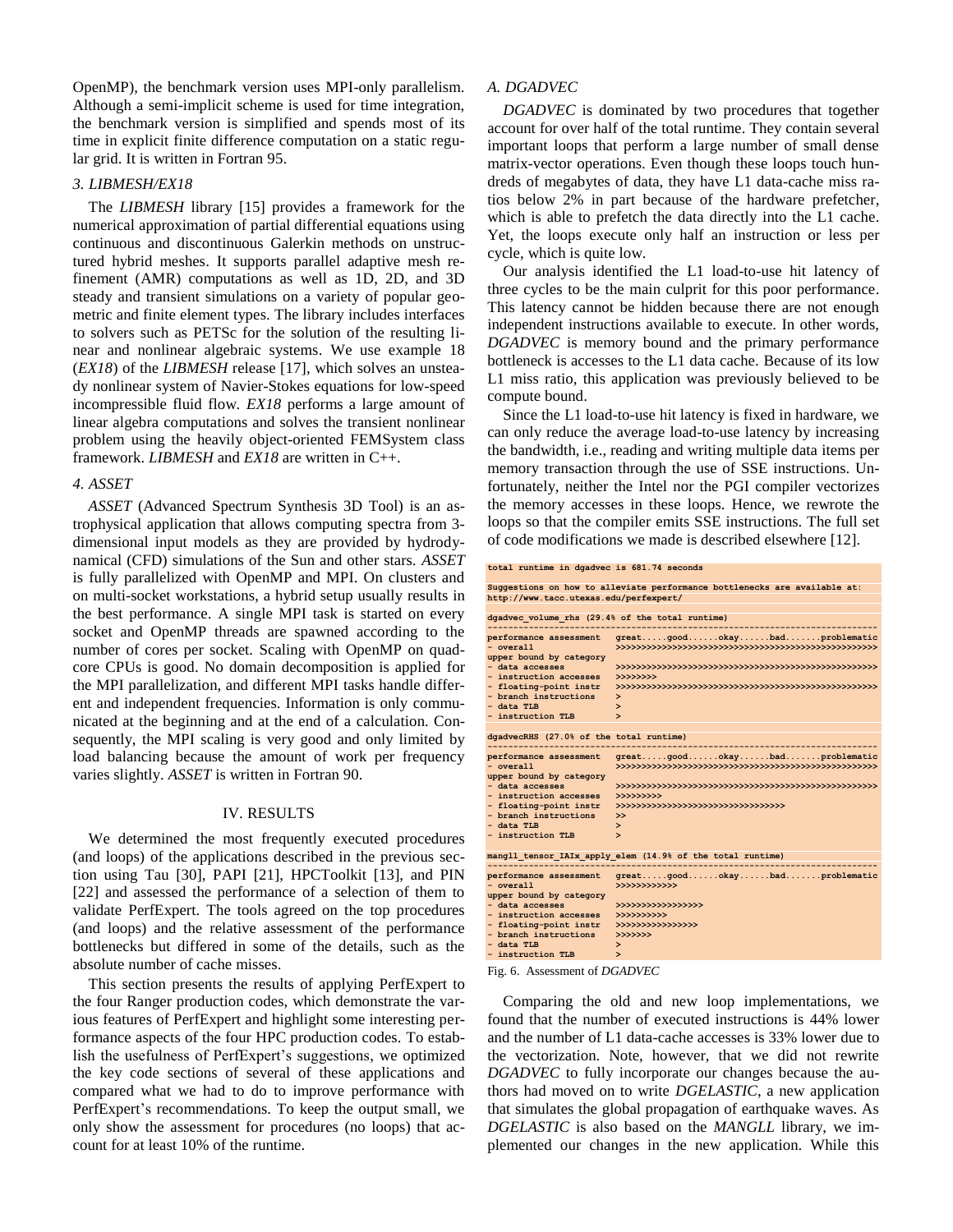work has not yet been completed, we already see great benefits. For example, the key loop in *DGELASTIC*, which accounts for over 60% of the total execution time [\(Fig.](#page-4-1) 3), is vectorized by the compiler and executes 1.4 instructions per cycle, representing a more than two-fold improvement over the *DGADVEC* loop performance. Note, however, that the two *MANGLL*-based applications solve different problems and are therefore not entirely comparable.

Looking at PerfExpert's assessment of *DGADVEC* shown in [Fig.](#page-6-1) 6, we find that it correctly identifies the main procedures. Moreover, it correctly points to a memory access problem in the top two procedures despite their low L1 data-cache miss ratios. These two procedures perform so many memory accesses (almost one out of every two executed instructions accesses memory) that the estimated upper bound on the LCPI contribution is high enough to make memory accesses the most likely bottleneck. PerfExpert's suggested optimizations include vectorization as well as other optimizations that have helped boost the performance (Section [II.C.3\)](#page-4-4). In summary, PerfExpert correctly diagnosed the performance bottleneck and suggested several optimizations that have resulted in significant speedup.

## *B. HOMME*

*HOMME* exhibits near perfect weak scaling. During acceptance testing of Ranger, *HOMME* was run on 16,384 cores with linear speedup. The benchmark version of *HOMME* contains roughly ten procedures that combined represent 90% of the total execution time. PerfExpert correctly identified that about half of these procedures are severely memory bound, with a CPI above four, and illustrated *HOMME*'s poor performance when utilizing more than two cores per chip.

| total runtime in homme- $4x64$ is $356.73$ seconds<br>total runtime in homme-16x16 is 555.43 seconds                |                                                                        |  |  |
|---------------------------------------------------------------------------------------------------------------------|------------------------------------------------------------------------|--|--|
| Suggestions on how to alleviate performance bottlenecks are available at:<br>http://www.tacc.utexas.edu/perfexpert/ |                                                                        |  |  |
|                                                                                                                     | prim advance mod mp preq advance exp (runtimes are 86.35s and 159.20s) |  |  |
| performance assessment<br>$-$ overall<br>upper bound by category<br>- data accesses                                 | greatgoodokaybadproblematic                                            |  |  |
| - instruction accesses<br>- floating-point instr<br>- branch instructions<br>$-$ data TLB                           | >>>>>>>>>>><br>$\geq$<br>$\geq$                                        |  |  |
| $-$ instruction TLB                                                                                                 | $\geq$                                                                 |  |  |

```
Fig. 7. Assessment of HOMME with 1 and 4 threads/chip
```
[Fig.](#page-7-1) 7 shows how dramatically performance drops when running the same workload with 16 threads per node instead of just 4 threads per node, and that the single largest problem is data accesses. All the problematic functions have little data reuse but reasonably high cache hit ratios. Because performance drops in these functions when the thread density increases, the primary issue must lie with shared on-chip resources. Because of the small L1 and L2 miss ratios, we assume that the L3 cache capacity and L3 conflict misses are not the issue. The primary issue appears to be DRAM page conflicts. On a Ranger node, only 32 DRAM pages can be open at once, each covering 32 kilobytes of contiguous memory. With 16 threads operating, each thread can access at most two different memory areas simultaneously without severe performance losses. We corrected this problem by applying loop fission so that each loop only processes two arrays. However,

because the compiler automatically fused the loops, we had to take the additional step of breaking out each loop into a separate procedure, which results in great speedup despite the call overhead. Applying the loop fission optimization to the preq\_robert procedure resulted in a 62% performance increase and much better utilization of four cores. We still have to apply loop fission to other functions in *HOMME*. Note that Perf-Expert users do not have to know about DRAM page conflicts. They can just follow PerfExpert's recommendation to fission loops and factor them into separate procedures to improve performance, without necessarily understanding why this optimization helps.

# <span id="page-7-0"></span>*C. LIBMESH*

The *EX18* application of *LIBMESH* contains 22 procedures that represent one percent of the total runtime or more but only one procedure that represents over 10% of the runtime. [Fig.](#page-7-2) 8 compares the performance of this procedure before and after we optimized it, thus providing an example of how PerfExpert can be used to track code optimization progress.

| total runtime in ex18 is 144.78 seconds                                                                             |                                                                    |  |
|---------------------------------------------------------------------------------------------------------------------|--------------------------------------------------------------------|--|
| total runtime in ex18-cse is 137.91 seconds                                                                         |                                                                    |  |
| Suggestions on how to alleviate performance bottlenecks are available at:<br>http://www.tacc.utexas.edu/perfexpert/ |                                                                    |  |
| NavierSystem:: element time derivative (runtimes are 33.29s and 25.24s)                                             |                                                                    |  |
| performance assessment<br>$ overall$<br>upper bound by category                                                     | greatgoodokaybadproblematic<br>>>>>>>>>>>>>>>>>>>222               |  |
| - data accesses                                                                                                     |                                                                    |  |
| - instruction accesses<br>- floating-point instr<br>- branch instructions<br>$-$ data TLB                           | > >> >> >> ><br>>>>>>>>>>>>>>>>>>>>11111111111<br>$\geq$<br>$\geq$ |  |
| $-$ instruction TLB                                                                                                 | $\geq$                                                             |  |

<span id="page-7-2"></span>Fig. 8. Assessment of *EX18* before and after optimization

The element time derivative procedure has somewhat poor floating-point performance and quite poor data access performance. We were able to improve the floating-point performance by factoring out common subexpressions and moving loop invariant code. Based on simple tests, the author of *EX18* assumed that the compiler would do this. However, several of the common subexpressions we found involve  $C_{++}$  templates and most of them involve pointer indirections, which apparently makes the code too complex for the compiler to analyze and perform these optimizations.

The runtimes in [Fig.](#page-7-2) 8 show that these relatively simple optimizations (for a human) made element time\_derivative 32% faster. Because this procedure represents roughly 20% of the total runtime, this node-level code modification yielded an application-wide speedup of 5%. We have not yet tried to perform the other optimizations PerfExpert suggests nor have we attempted to optimize any of the other procedures in *EX18*.

As [Fig.](#page-7-2) 8 highlights, our optimizations substantially reduce the upper LCPI bound of the floating-point instructions (because so many fewer floating-point instructions are executed). However, the overall assessment is worse for the optimized procedure, even though the runtimes clearly show that it executes much faster. The reason is that reducing one bottleneck emphasizes the remaining bottlenecks, in this case the memory accesses. Thus, PerfExpert's assessment correctly reflects that instructions execute more slowly on average in the optimized code (but the optimized code executes a lot fewer instructions, resulting in a speedup).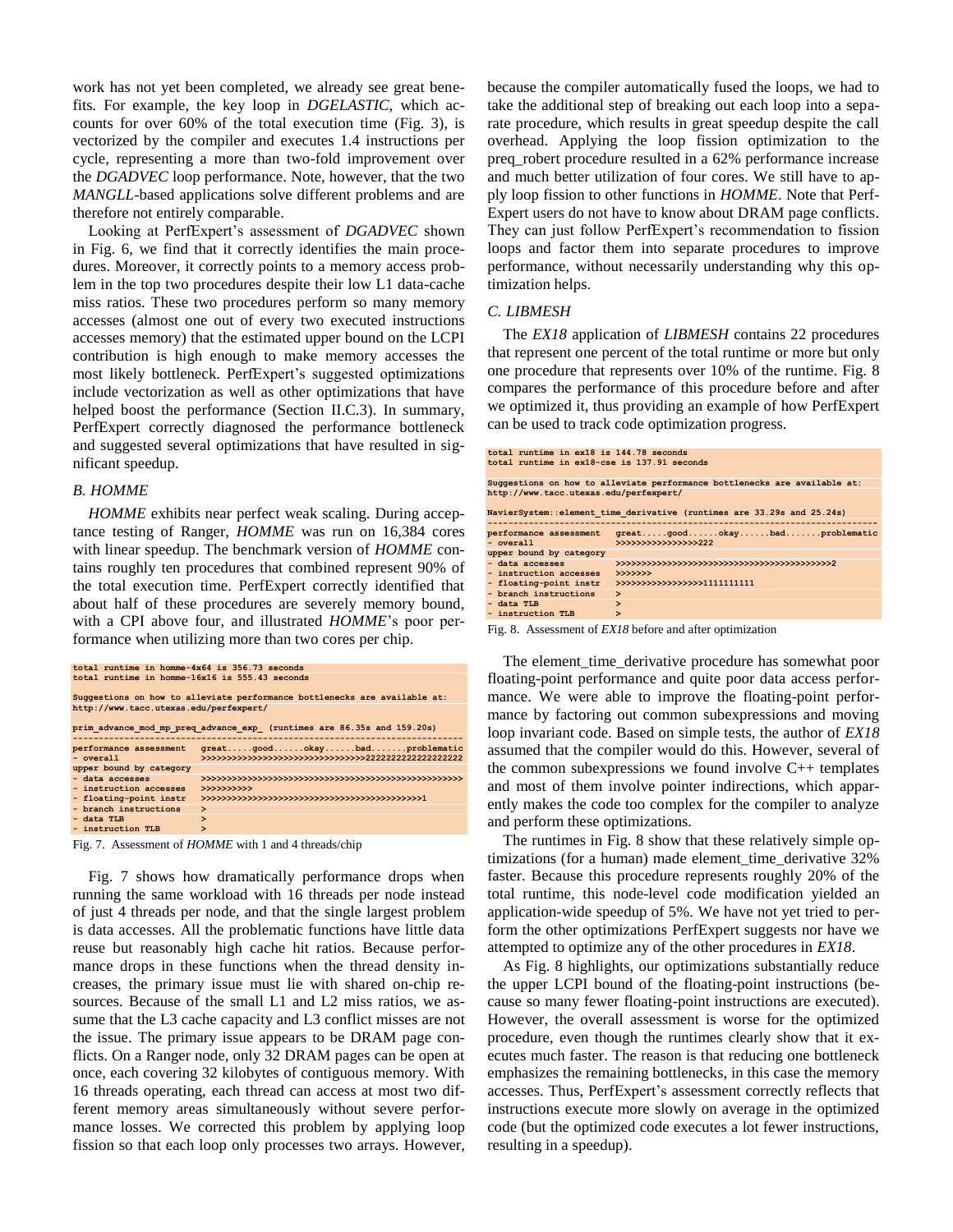## *D. ASSET*

[Fig.](#page-8-1) 9 shows the performance assessment of the OpenMPbased *ASSET* application. The top two procedures represent about half of the total runtime. They calculate the flux that is emitted from the volume at a given frequency by integrating intensities along rays pointing inwards starting at the outermost layer of the computational domain. The second procedure, which is called by the first procedure, is a hand-coded exponentiation function that provides a 50% speedup compared to the built-in exp function for a limited argument range. PerfExpert's assessment shows that the second procedure scales perfectly to 16 threads per node and performs well. This part of the calculation is performed in double precision.

The other half of the CPU time is spent in cubic interpolations in 1, 2, or 3 dimensions, which are (mainly) needed to populate a ray with data provided at the grid points of the computational mesh. The interpolation procedure bez3\_mono\_r4\_l2d2\_iosg is one of the many single-precision procedures that are hand-tuned for slightly different purposes. It scales poorly because of data accesses that exhaust the processors' memory bandwidth.

| total runtime in asset 4 is 140.78 seconds<br>total runtime in asset 16 is 52.25 seconds                            |                                                                                   |  |
|---------------------------------------------------------------------------------------------------------------------|-----------------------------------------------------------------------------------|--|
| Suggestions on how to alleviate performance bottlenecks are available at:<br>http://www.tacc.utexas.edu/perfexpert/ |                                                                                   |  |
| calc intens3s vec mexp (runtimes are 45.96s and 14.44s)<br>------------                                             |                                                                                   |  |
| performance assessment<br>- overall<br>upper bound by category                                                      | greatgoodokaybadproblematic<br>>>>>>>>>>>>>>>>2222                                |  |
| - data accesses                                                                                                     |                                                                                   |  |
| - instruction accesses<br>- floating-point instr                                                                    | > >> >> >> >><br>>>>>>>>>>>>>>>>>>>>>>>>>>>>>>>>>>>>>                             |  |
| - branch instructions                                                                                               | ≻                                                                                 |  |
| $-$ data TLB<br>- instruction TLB                                                                                   | $\rightarrow$<br>$\rightarrow$                                                    |  |
|                                                                                                                     |                                                                                   |  |
|                                                                                                                     | rt exp opt5 1024 4 (runtimes are 27.72s and 7.11s)                                |  |
| $ overa11$                                                                                                          | performance assessment qreatqoodokaybadproblematic<br>$> \> \> \> \> \> \> \> \>$ |  |
| upper bound by category<br>- data accesses                                                                          | >>>>>>>>>>>>>>>>>>>>>>                                                            |  |
| - instruction accesses                                                                                              | >>>>>>>>>1                                                                        |  |
| - floating-point instr                                                                                              | >>>>>>>>>>>>>1                                                                    |  |
| - branch instructions                                                                                               | > >> >                                                                            |  |
| - data TLB                                                                                                          | $\geq$                                                                            |  |
| - instruction TLB                                                                                                   | $\rightarrow$                                                                     |  |
| bez3 mono r4 12d2 iosg (runtimes are 21.67s and 9.52s)<br>-----------------------                                   |                                                                                   |  |
| performance assessment<br>$ overa11$                                                                                | greatgoodokaybadproblematic                                                       |  |
| upper bound by category                                                                                             |                                                                                   |  |
| $-$ data accesses                                                                                                   |                                                                                   |  |
| - instruction accesses<br>- floating-point instr                                                                    | > >> >> > >                                                                       |  |
| - branch instructions                                                                                               | $\rightarrow$                                                                     |  |
| $-$ data TLB                                                                                                        | ⋗                                                                                 |  |
| - instruction TLB                                                                                                   | $\rightarrow$                                                                     |  |
|                                                                                                                     |                                                                                   |  |

<span id="page-8-1"></span>Fig. 9. Assessment of *ASSET* with 1 and 4 threads/chip

*ASSET* was developed and heavily optimized by a member of TACC's High-Performance Computing group (Lars Koesterke) before we analyzed it with PerfExpert. For instance, many of the most demanding loops are manually blocked and unrolled. Data are aligned to 128-bit boundaries to enable the use of SSE instructions. Consequently, all performance optimizations that PerfExpert suggests for this code are already included or do not apply.

#### V. RELATED WORK

<span id="page-8-0"></span>Many performance measurement tools exist. We discuss only those that incorporate automated analysis and diagnosis.

The IBM PERCS project is building an automated system

targeting the identification and analysis of performance bottlenecks [\[9\]](#page-10-17) in application codes and providing automated remediatio[n \[10\]](#page-10-18) for each bottleneck. The discovery and analysis framework has a control GUI, which allows the user to control the tuning process and presents hotspot and bottleneck information back to the user. The Bottleneck Detection Engine (BDE), which is the core of the framework, utilizes a database of rules to detect bottlenecks in the given application. The BDE compiles, executes and controls modules via a scheduler and feeds the information on bottleneck locations, including metrics associated with the bottlenecks, to the user. It may also suggest how much improvement could be obtained by the optimization of a given bottleneck. Data is collected by both performance estimates derived from static analysis and from execution measurements conducted with the IBM High Performance Computing Toolkit [\[32\].](#page-10-19) In addition to suggestions to the user, IBM's tool also supports directly modifying the source code and applying standard transformations through the compiler [\[3\],](#page-10-20) a feature that we hope to add to PerfExpert in the future. The major differences between our approach and that of the IBM group are the following. 1) We are targeting performance bottlenecks originating in single core, multicore chip, and multi-socket nodes of large-scale clusters, including in communication library code, whereas the IBM project is attempting diagnosis and optimization of both intra-node and inter-node bottlenecks including inter-node communication and load balancing. PerfExpert is focused on making intranode optimization as automated and simple as possible. We have chosen this narrower target because it enables simpler user interactions and more focused solutions. 2) The user interface of PerfExpert provides a higher degree of automation for bottleneck identification and analysis. 3) The internal use of HPCToolkit allows a wider range of measurement methods spanning sampling, dynamic monitoring, and event tracing. 4) The implementation of PerfExpert is open source and adaptable to composition with a variety of tools.

Acumem AG [\[1\]](#page-10-21) sells the commercial products ThreadSpotter (multithreaded applications) and SlowSpotter (singlethreaded applications), which capture information about data access patterns and offer advice on related losses, specifically latency exposed due to poor locality, competition for bandwidth, and false sharing. SlowSpotter and ThreadSpotter also recommend possible optimizations. While good data access patterns are essential for performance, other things also matter. PerfExpert attempts a comprehensive diagnosis of bottlenecks, targeting not only data locality but also instruction locality, floating-point performance, etc. Acumem's tools do not attempt automated optimizations.

Continuous program optimization (CPO) [\[7\]](#page-10-22) is another IBM conducted project. CPO provides a unifying framework to support a whole system approach to program optimization that cuts across all layers of the execution stack opening up new optimization opportunities. CPO is a very broad effort combining runtime adaptation through dynamic compilation with diagnosis of hardware/software interactions.

The Performance Engineering Research Institute (PERI) has many performance optimization projects. The project most closely related to PerfExpert is the PERI Autotuning project [\[1\],](#page-10-21) which combines measurement and search-directed autotuning in a multistep process. It can be viewed as a special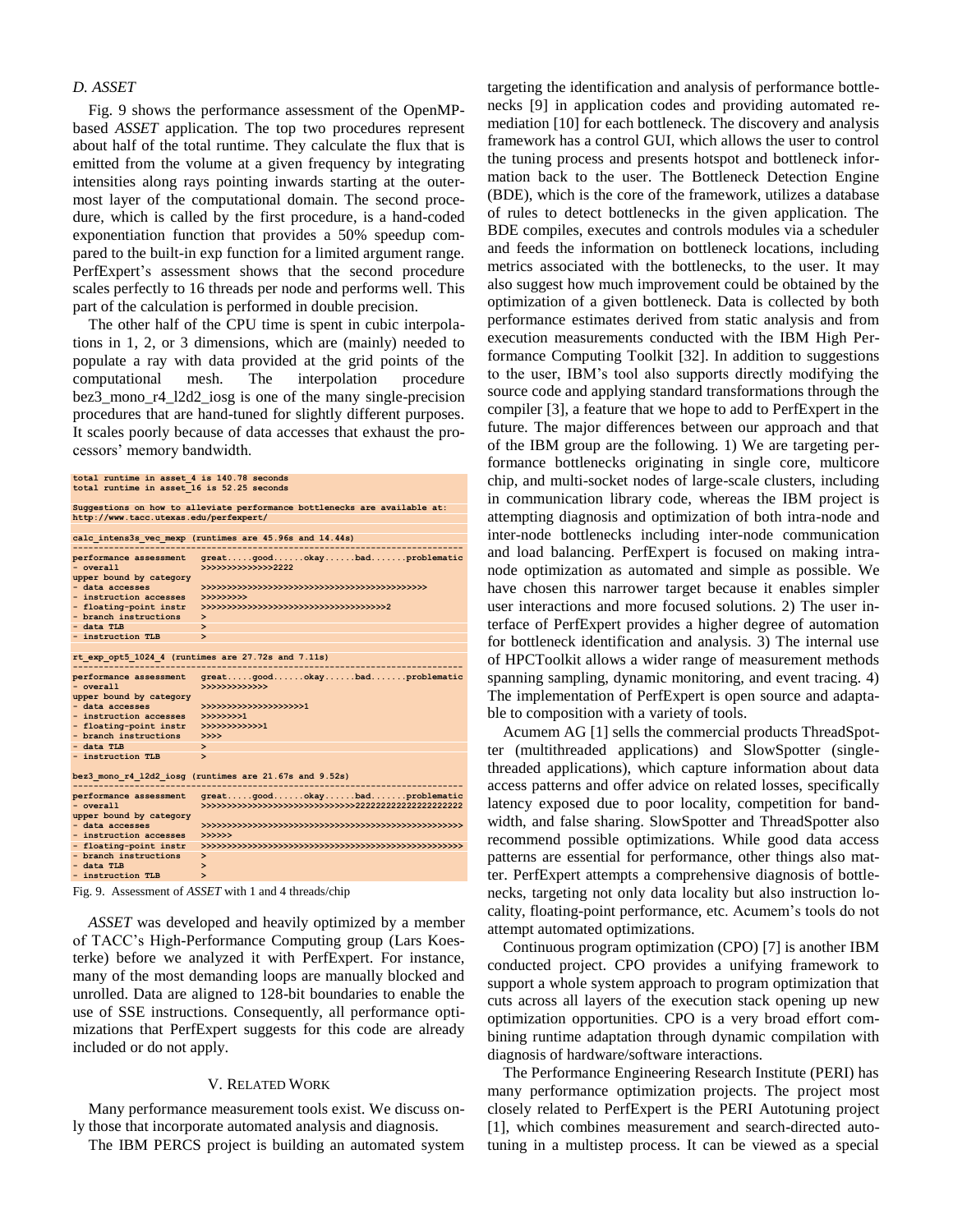case of an expert system where one flexible solution method is applied to all types of bottlenecks. However, it is unclear whether autotuning by itself can effectively optimize the wide spectrum of bottlenecks that arise when executing complex codes on multi-core chips and multi-socket nodes. Nevertheless, we hope to be able to incorporate methods from this project in a future version of PerfExpert.

The Parallel Performance Wizard [\[27\]](#page-10-23) has goals similar to PerfExpert. It attempts automatic diagnosis as well as automated optimization. It is based on event trace analysis and requires program instrumentation. Its primary applications have been problems associated with the partitioned global address space (PGAS) programming model, although it applies to other performance bottleneck issues as well.

Paradyn [\[18\],](#page-10-24) based on Dyninst [\[5\],](#page-10-25) is a performance measurement tool for parallel and distributed programs. Instrumentation code is inserted into the application and modified at runtime. The instrumentation is controlled by a Performance Consultant module. Its goal is to associate bottlenecks with causes and program parts similar to the diagnostics of our tool.

KOJAK (Kit for Objective Judgment and Knowledge-based Detection of Performance Bottlenecks) [\[19\]](#page-10-26) is a collaborative research project aiming at the development of a generic automatic performance analysis environment for parallel programs. It includes a set of tools performing program analysis, tracing, and visualization. In terms of analysis, KOJAK provides several options including tree-style hotspot analysis. The user can identify performance bottlenecks by exploring the tree. KOJAK is based on event trace analysis. It requires user interactions in its evaluation process.

Active Harmony [\[8\],](#page-10-27) [\[29\]](#page-10-28) is a framework that supports runtime adaptation of algorithms, data distribution, and load balancing. It exports a detailed metric interface to applications, allowing them to access processor, network, and operating system parameters. Applications export tuning options to the system, which can then automatically optimize resource allocation. Measurement and tuning can therefore become firstclass objects in the programming model. Programmers can write applications that include ways to adapt computation to observed performance and changing conditions. Active Harmony requires adaptation of the application and is mostly concerned with distributed resource environments.

MAQAO [\[13\]](#page-10-6) is a performance analysis tool that works at the assembly level. Like PerfExpert, it combines performance counter measurements with static information to generate diagnoses. However, MAQAO derives the static information from the assembly code. It contains a knowledge base of important assembly patterns, which can be associated with hints for possible code optimizations.

One of the earliest tools with similar goals to PerfExpert is Cray's ATExpert [\[16\].](#page-10-29) It graphically displays the performance of parallel programs. It also uses an expert system, but it uses it to simulate parallel execution to gain insights into the parallel performance. ATExpert also points the user to specific problem areas in the source code, tries to explain why the problems are occurring, and suggests actions to resolve them.

#### VI. CONCLUSIONS AND FUTURE WORK

<span id="page-9-0"></span>This paper presents and describes PerfExpert, a novel tool

that can automatically diagnose core, socket, and node performance bottlenecks in parallel HPC applications at the procedure and loop level. PerfExpert features a simple user interface and a sophisticated new performance analysis metric. We believe simple input and easy-to-understand output are essential for a tool to be useful to the community. PerfExpert's analysis stage combines performance counter measurements with system parameters to compute upper bounds on the LCPI (local CPI) contribution of various instruction categories. The upper bounds instantly eliminate categories that are not performance bottlenecks and can therefore safely be ignored when optimizing the corresponding code section.

For each important procedure and loop, PerfExpert assesses the performance of the supported categories with the LCPI metric and ranks the categories as well as the procedures and loops to help the user focus on the biggest bottlenecks in the most critical code sections. Because HPC application writers are typically domain experts and not performance experts, PerfExpert suggests performance optimizations (with code examples) and compiler switches for each identified bottleneck. We have populated this database of suggestions with code transformation that we have found useful to improve performance during many years of optimizing programs.

We tested PerfExpert on four production codes on the Ranger supercomputer. In all cases, the performance assessment was in agreement with an assessment by performance experts who used other tools. In two cases, PerfExpert's automatic assessment correctly identified a key bottleneck that the application developers were not aware of. We found many of Perf-Expert's suggested optimizations to be useful and improve the intra-node as well as the overall performance of HPC applications running on thousands of cores.

In the future, we intend to perform more case studies, especially with applications where the bottleneck is not memory accesses, and to expand the capabilities of PerfExpert by including non-standard performance counters and nonperformance-counter-based measurements. We will increase the number of performance categories so that finer-grained optimization recommendations can be made that are more specific and better tailored to each assessed code section. We will continue to grow our optimization and example database and plan to port PerfExpert to other systems. The most challenging goal we have is to extend PerfExpert to automatically implement the suggested solutions for the most common core-, socket-, and node-level performance bottlenecks. In the longer term, we plan to develop separate implementations of PerfExpert for I/O optimization and communication optimization.

#### ACKNOWLEDGMENT

This project is funded in part by the National Science Foundation under OCI award #0622780. We are grateful to Omar Ghattas, Carsten Burstedde, Georg Stadler, and Lucas Wilcox for providing the *MANGLL* code base and working with us, John Mellor-Crummey, Laksono Adhianto, and Nathan Tallent for their help and support with HPCToolkit, and Chris Simmons and Roy Stogner for providing and helping with *LIBMESH*. The results reported in this paper have been obtained on HPC resources provided by the Texas Advanced Computing Center at the University of Texas at Austin.